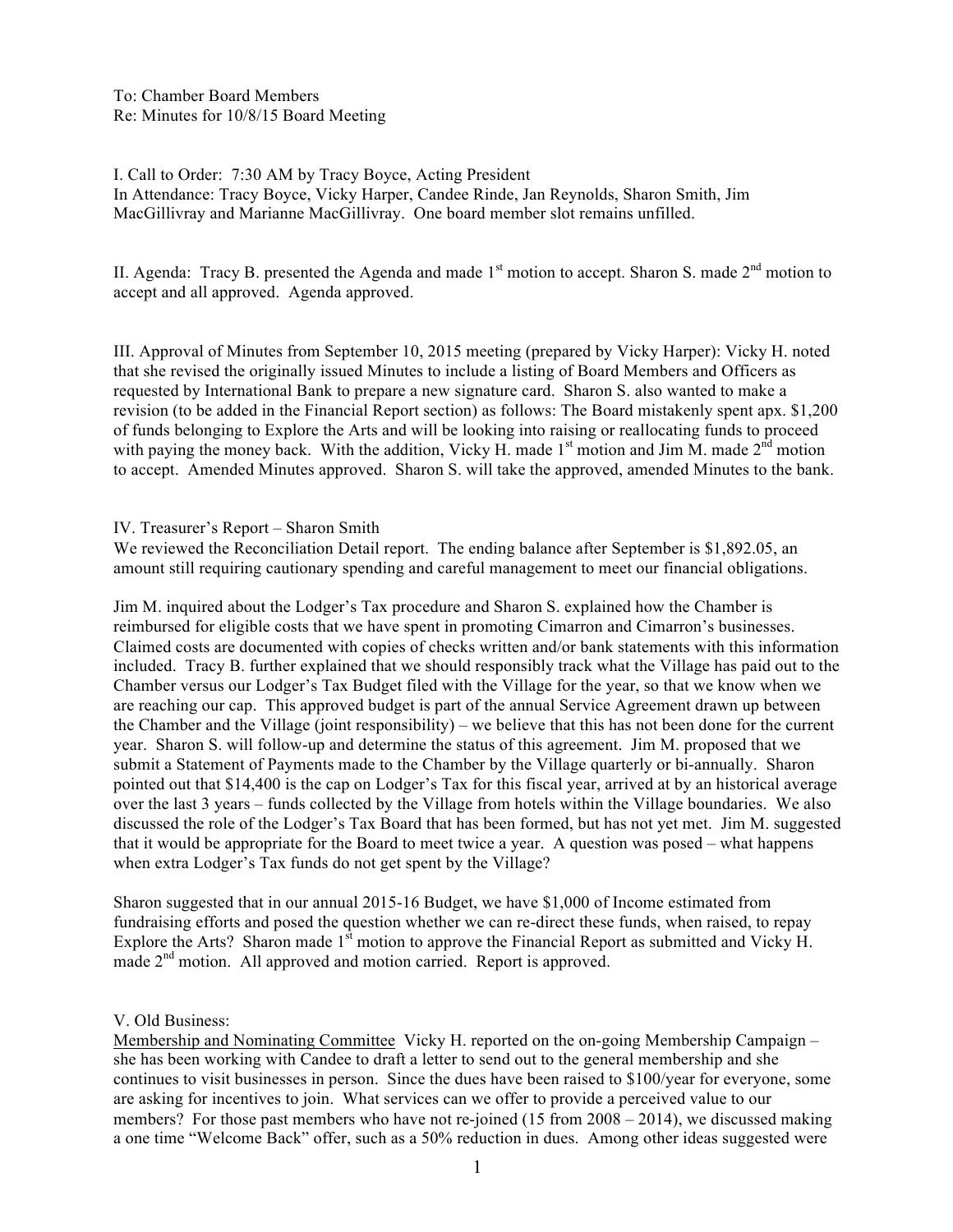reducing fees for copies (\$.05 still covers our costs) and faxes to members. The normal fee for a fax is \$1 per page. Beyond incentives, the most important information to convey to new or renewing members is the Chamber's new role in bringing the community together, building an economic development team to assist the Village in planning a prosperous future. We have been empowered by the Village to perform this function and have begun to gather ideas, listen to and work through issues through the monthly Roundtable, sponsored by the Chamber. This coming month's meeting will feature Paul Jenkins of GROW Raton who will give a presentation about the Colfax County Economic Development Board. Building community awareness among our businesses and in-turn, increasing support of our local businesses by our community members is what the Chamber is striving to achieve.

Vicky H. is also talking to individual members (current and potential new members), assessing interest in their becoming active on the Chamber Board. Jim M. asked that the Nominating Committee strive to reach more gender balance in the candidates.

Visitor Center Hours Candee R. presented the off-season hours as 10-4 from Tuesday through Saturday and suggested that coming in 15 minutes earlier than open time helps to prepare for the day. We also spoke about Candee's job description and details of performance reviews, and whether this has been attended to during the past two years. After discussion, in light of our tight budget, Sharon S. made  $1<sup>st</sup>$ motion to reduce the office hours to 10-4 on Wednesdays through Saturdays, effective immediately. Candee will be paid for the hours that the office is officially open. Jim M. made  $2<sup>nd</sup>$  motion and all approved. Motion carried.

Cowboy Sign Marianne M. is working on re-design of the sign and will be meeting with Melinda Marlowe to review details and solicit an amended proposal due to the changed approach. This will be a single job and will not require updating and changing information every year. We discussed that the informational sign should welcome visitors to Cimarron and include the theme "Gateway to the Cimarron Canyon" so that Ute Park businesses will be included. Marianne proposed applying for the CS Ranch Grant monies to specifically use for the Cowboy Sign refurbishment project. This letter is due in December, and we will support the amount requested with Melinda's revised proposal. Sharon S. (The Porch) and Jim/Marianne M. (Cimarron Candle Company) will both donate their paid fee (for display of business name on the Cowboy Sign) to this purpose, and we will continue to ask other "paid" businesses for their support. Jim M. asked that the "Cowboy Sign Options" be attached to the September 10, 2015 Minutes for reference.

## VI. New Business

Economic Development Committee Jim M. asked if we should present the official strategic and/or the comprehensive plan at the next Roundtable meeting? The COMP plan is what the Village officially uses, and we all agreed that it would be more appropriate to present this document. Jim also shared that he invited Paul Jenkins of GROW Raton to give a presentation at the Roundtable meeting rather than attending our Board meeting. Jim will also invite our Village elected officials to the upcoming Roundtable. Paul Jenkins is the Economic Development Coordinator and contact person for all of Colfax County, and Tracy B. wondered whether Jim's title should be "Local Economic Developer?" Jim also reported talking to Stacie Ewing, an Eagle Nest Real Estate Agent with the "CC" restaurant listing. She suggests that a huge issue in Cimarron is our small labor pool and businesses finding a dependable work force. Another point of discussion was whether Tim Hagaman should be asked to come to the Community Roundtable as a representative of the New Mexico state lead Economic Development effort. Jim will also touch base with Landon Newton who is on the County Board and is the Economic Development contact for Springer.